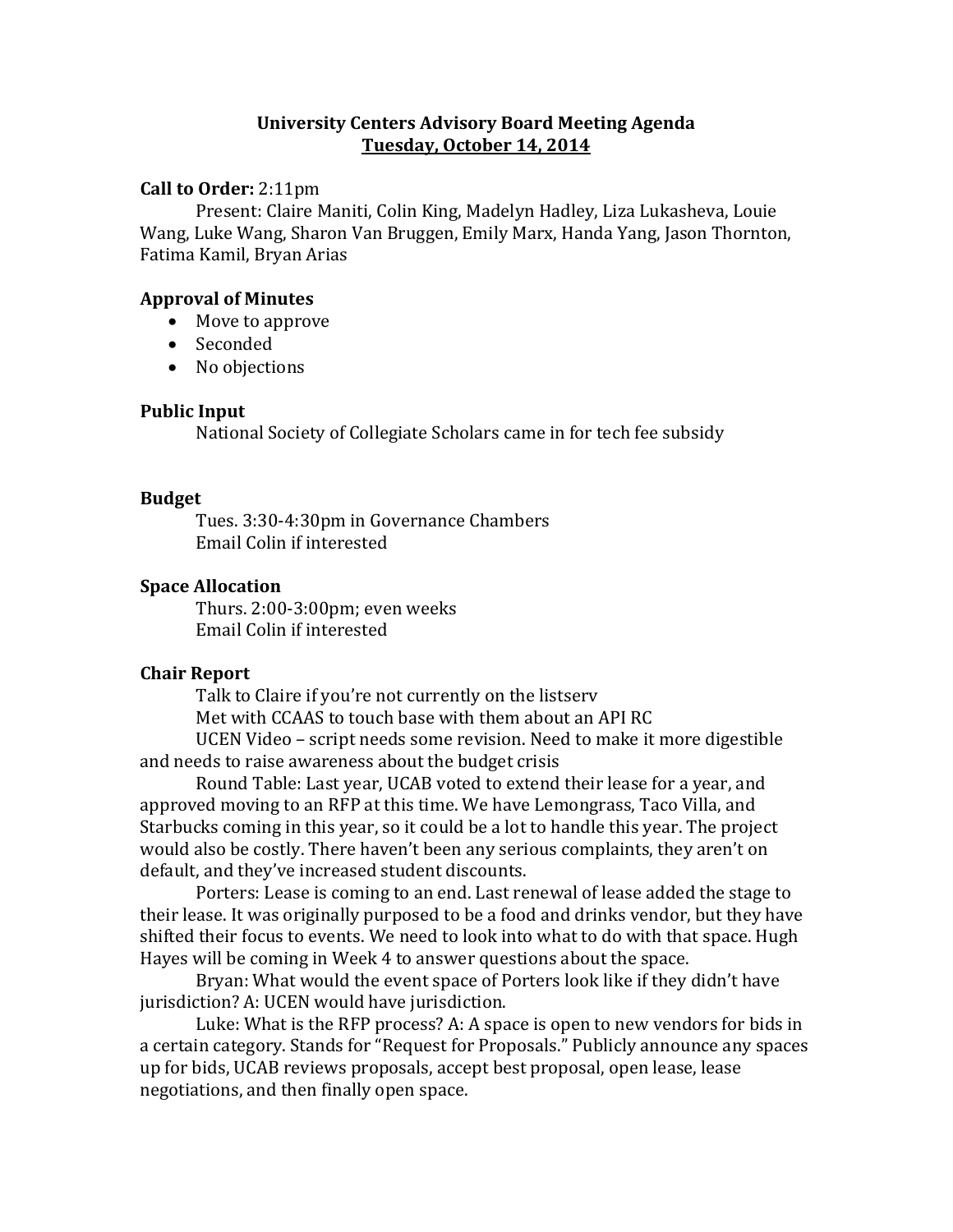Emily: In terms of prioritizing, it might be a good idea to focus on Porters, which has had issues in the past, rather than Round Table.

### **Vice Chair Report**

Colin: Space allocation doesn't start until Winter quarter. We want to avoid messy transition periods. Orgs would apply for spaces Winter quarter, and have spaces solidified before the transition period begins for incoming leadership. We need to have UCAB members go through and try out the request system, so that when orgs go through the process they don't run into major technical glitches. We're looking into converting meeting spaces into storage spaces, as we've had requests to have meeting spaces converted into storage by student orgs. We're also looking into alternative storage options on the floor

#### **Director Report**

Graffiti Art Park: Response has been pretty good. One complaint is the smell of the paint, but this shouldn't be a problem on a regular basis. Another is about content on the board. The artpark.ucsd.edu website has guidelines, and a link to the OPHD Report Bias site, so please encourage students to report anything inappropriate through that outlet. It is a pilot project, so we're hoping it goes well! Let Sharon know if there's been any other feedback.

One Button Studio Open House: Went fairly well. Emily's staff is overseeing the training and workshops around communication, so they're heavily involved. **Emily:** It was very well received by students. It's a refurbished study room, and when you put your flash drive into a slot, lights get bright and PowerPoint starts playing, and then you just need to press one button. Peer educators will be available for students to get feedback, and CSI offers seminars in public speaking.

Books for Prisoners: They received a smaller storage space this year, so we've been looking into putting more shelves in that space and what else we can do for them to best utilize their space.

#### **New Business**

Tech Fee Balance: \$9,720

- NSCS
	- o Saturday, Oct 25; 6-9pm
		- **\$150 subsidy for tech services**
			- Move to approve
			- Seconded
			- No objections

#### **Old Business**

#### **Member Reports**

#### **Announcements**

Approval of minutes is happening next week! Please come prepared.